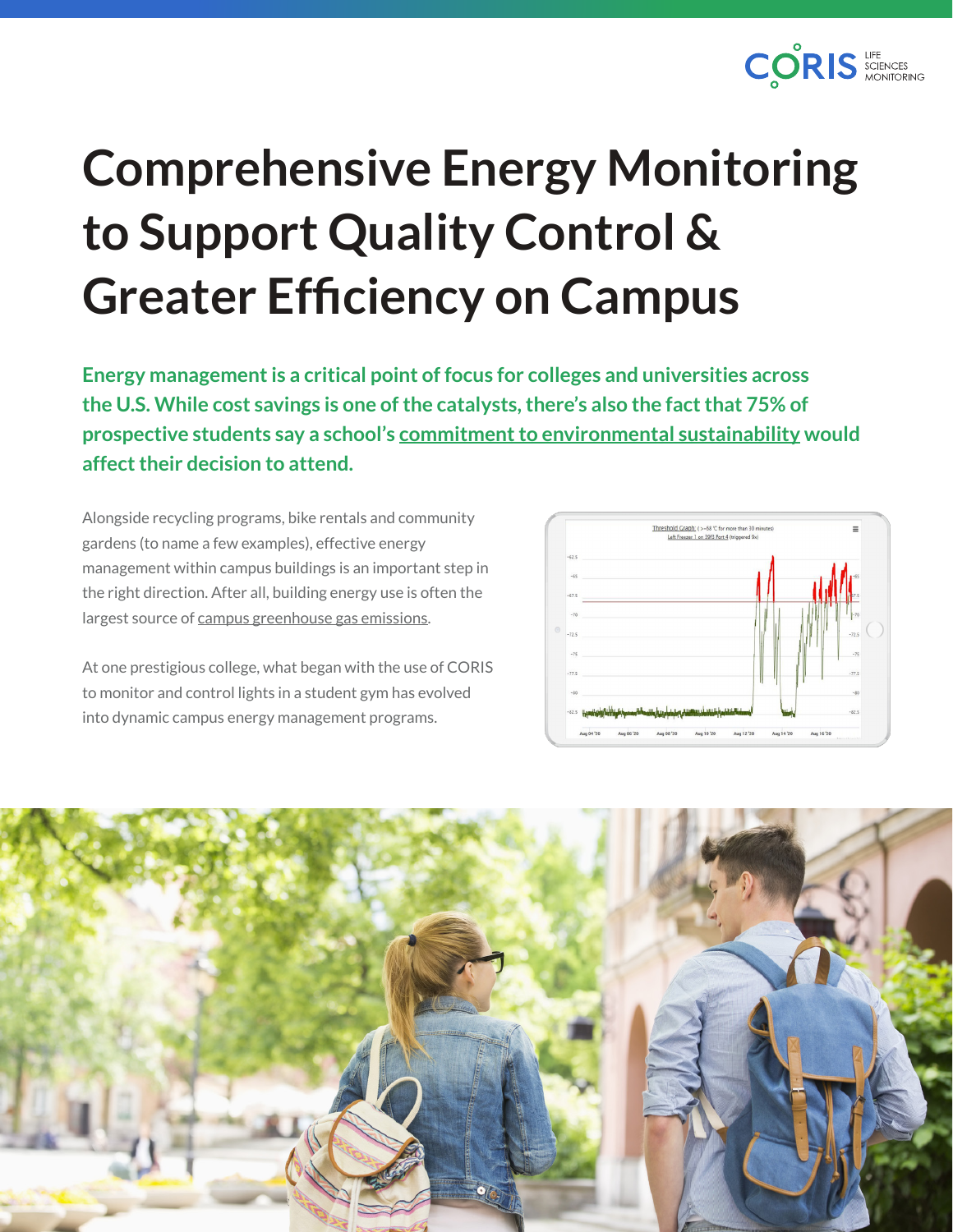## **The Roots of the CORIS Relationship**

When CORIS (then J&F Labs) and the college partnered together for their first major project in 2011, the initiative was to optimize the control of lighting systems in a student gym  $-$  a space where lights were generally left on 16 to 17 hours every day. With wireless energy control in the hands of users and an upgraded system, the college reduced energy consumption in the gym by 82%. With these savings, it comes as no surprise that these controls are still in place today.

Two years later, in 2013, CORIS embarked on their next major project with the college. This time, they installed remote control thermostats in college-owned fraternities and sororities to reduce energy consumption, as well as monitor temperatures when buildings were not occupied during semester breaks (so as to prevent frozen pipes). These thermostats are still in place, too.

The third major project in the partnership started in 2016, when CORIS installed controls on several hundred window air-conditioning units around campus to make sure they were shut off at night and on the weekends. While this project was put on hold in 2020 due to the pandemic and very few people were in the offices with the window air-conditioning units, there are plans to reactivate this project in the summer of 2022 when the units will once again be actively used.

While the window-air conditioning unit project pre-dated her time at the college, it was this project that first introduced the college's energy management system engineer to CORIS. In her role, the energy management system engineer maintains the utility metering infrastructure on campus — with steam, chilled and hot water as well as electricity distributed to around 120 buildings. The other part of her role is working as an energy analyst, using data collected from the meters to gain insights into campus energy consumption in order to drive greater efficiency.

Seeing the benefits of CORIS on previous initiatives — and the full infrastructure it provided to monitor and report data — she saw opportunities to extend the use of CORIS to meet other needs and applications across campus. While some steps were taken to validate CORIS as the optimal solution among competitors, she ultimately found CORIS to be the best fit: **"The more research I did, the less apt I was to change course."**

*With wireless energy control in the hands of users and an upgraded system, the college reduced energy consumption in the gym by 82%.*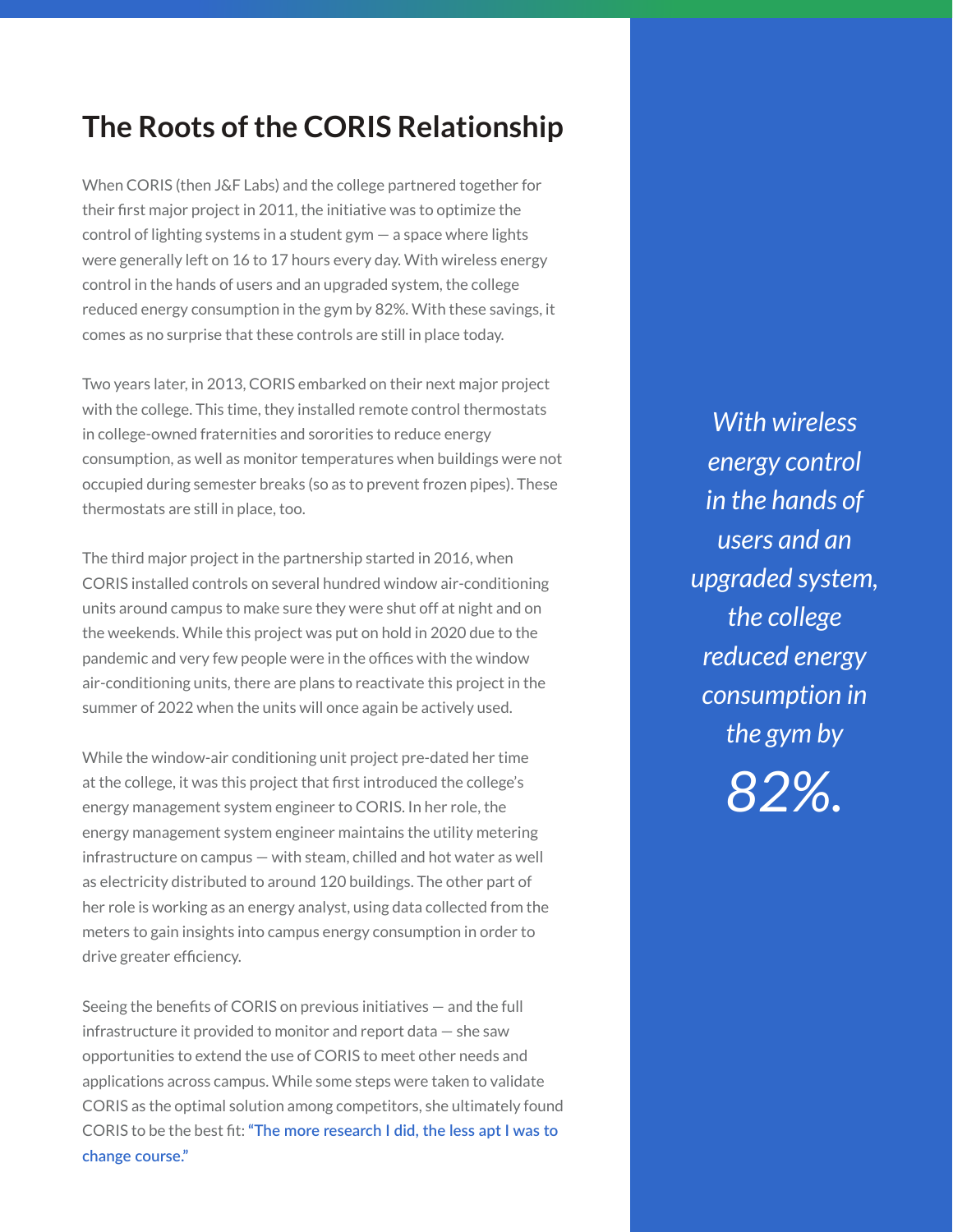## **New Use Cases of the CORIS Monitoring System**

With an interest in testing CORIS' LoRa temperature/relative-humidity (T-RH) sensors, the college embarked on a pilot program with CORIS. What would it take to deploy LoRa wireless sensors across campus? What would that network look like to get comprehensive coverage? While the pilot program provided the energy management system engineer and her team with these insights, it also was helped by CORIS' commitment to service. **"They were always on hand to help with the deployment of the equipment or troubleshoot any issues with communication," she said. "That's been indicative of the relationship throughout. If something comes up, they are right there via email or phone call."**

Since the pilot program, CORIS T-RH sensors have been added in areas across campus — specifically those more remote locations. The college does have a rather robust building automation system in place that provides insights into temperatures in spaces across campus; however, there are older buildings and those nooks and crannies where this automation is not in place. As the energy management system engineer notes, the college sometimes needs to monitor these remote areas to support information for capital renewal projects, energy efficiency projects, or to make sure they aren't freezing pipes because systems are taken offline during construction.

Before CORIS, a facility manager would use a HOBO data logger to pick up temperature and humidity data in remote locations, and then connect the logger to a computer and download the data. With the integrated CORIS system, the facility manager receives an alert as soon as the temperature drops below the threshold. **"Having that real-time data and alarming available enabled us to be more responsive to those locations we hadn't previously had insight into before," she noted.**

What's also been beneficial about CORIS has been the ability to easily redeploy the system for other applications on campus. When the college was considering a potential future project for a remote facility storing library materials, they wanted to first understand if the cooling systems in place were maintaining the proper temperature and humidity levels. To this end, they were able to take a CORIS gateway from one location and give it to a technician to plug the gateway into the library and deploy the sensors. **"The setup is pretty seamless," she emphasized.**

*"Having that real-time data and alarming available enabled us to be more responsive to those locations we hadn't previously had insight into before."*

- The college's energy management system engineer